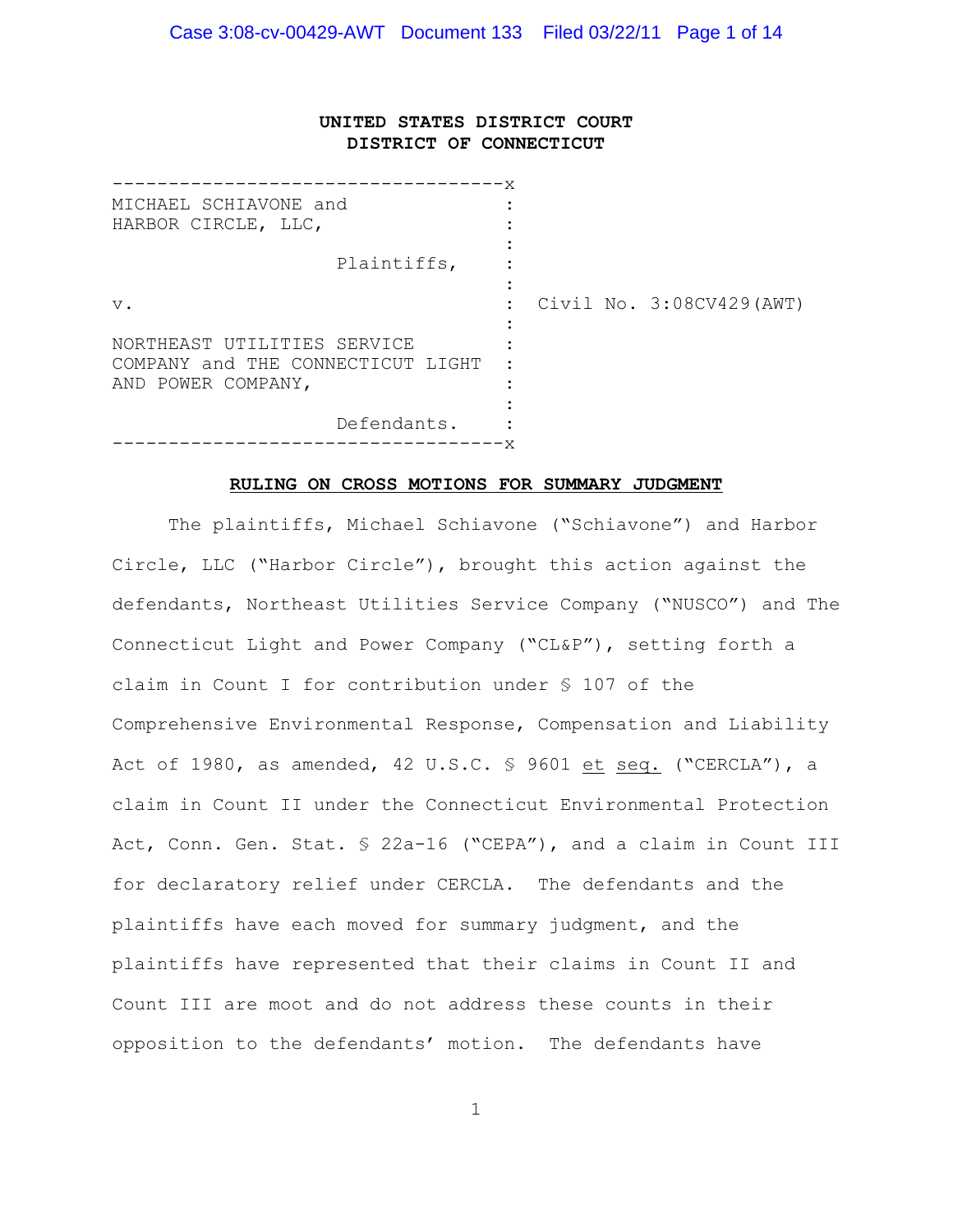# Case 3:08-cv-00429-AWT Document 133 Filed 03/22/11 Page 2 of 14

asserted a counterclaim against the plaintiffs for contribution under § 113 of CERCLA, which is not a subject of the crossmotions for summary judgment. For the reasons set forth below, the defendants' motion for summary judgment is being granted and the plaintiffs' motion for summary judgment is being denied.

#### **I. FACTUAL BACKGROUND**

In 1968, H. Kasden & Sons, Inc. ("Kasden") acquired Lot 2, the site of a scrap yard in North Haven, Connecticut. In March 1981, Michael Schiavone & Sons, Inc. ("Schiavone & Sons") purchased stock in Kasden. Thereafter, Schiavone & Sons ran the scrap yard. In October 1984, Schiavone acquired Lot 2A, which is adjacent to Lot 2. On or about December 31, 1984, Kasden transferred Lot 2 to Schiavone. This action relates to remediation of Lot 2 and Lot 2A (collectively, "the Property") that was required because the soil and ground water were contaminated by polychlorinated biphenyls ("PCBs").

During the period from 1968 to 1978, the defendants managed their inventory of used transformers in three ways. Some transformers were transferred to other NUSCO-affiliated utility companies for continued use as transformers. Others were sold to third-party utility companies for continued use as transformers. Still others were sold as scrap metal for the commercial value of the metal. The agreements with purchasers of scrap metal were for the purchase of scrap metal only, and contained no reference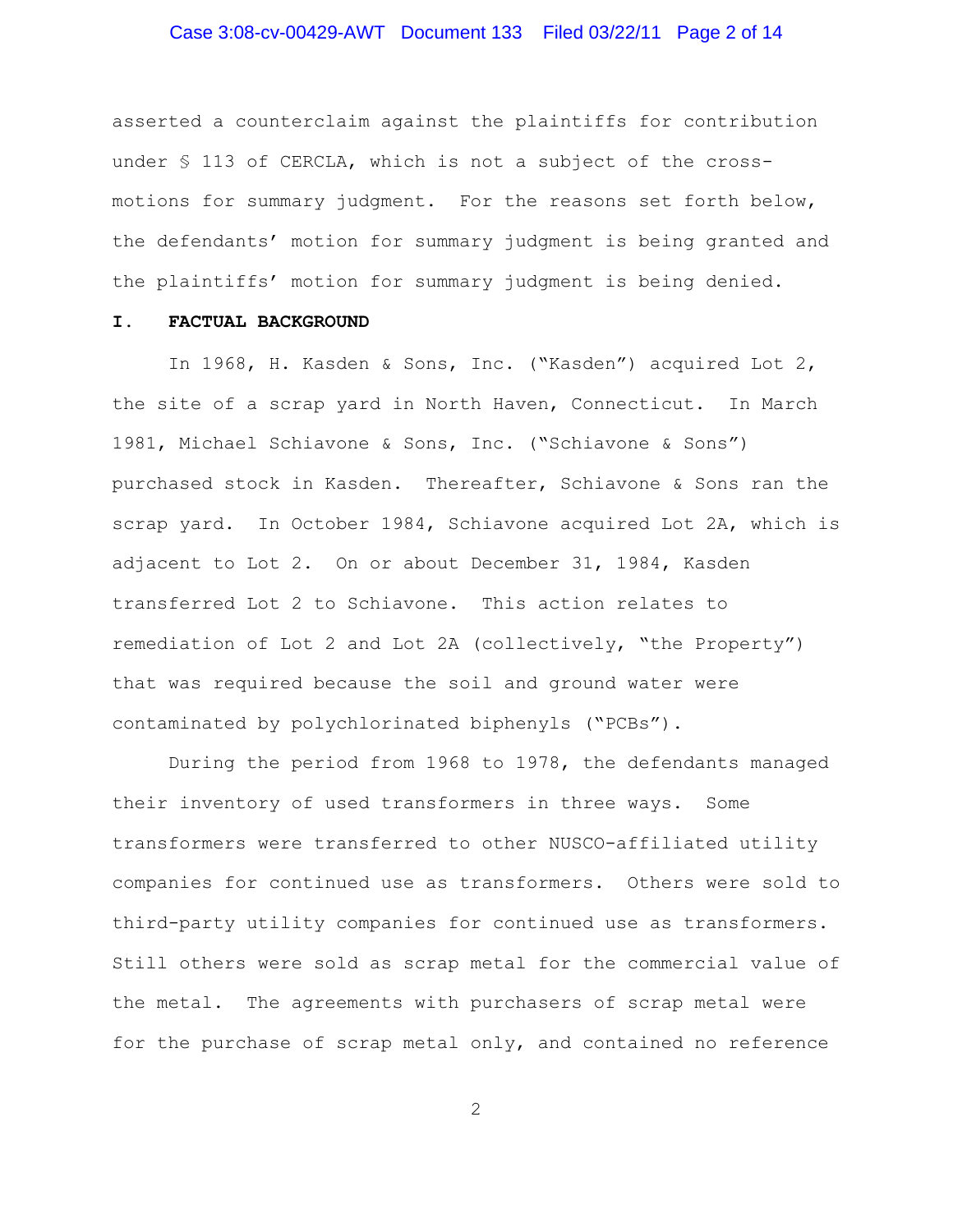to the disposal of PCBs or any other hazardous substance.

During the period from 1971 through 1978, the defendants arranged with Kasden for the sale of used transformers as scrap metal. The sale price to Kasden for a used transformer was based on the market value of the metal in the transformer, and the larger the transformer in question the higher the sale price would be. An indication of a transformer's size is the number of kilovolt-amperes ("KVA") of output a transformer can deliver at a rated voltage and frequency without exceeding a specified rise in temperature. A transformer with a KVA rating of 10 has less copper metal than a 1000-KVA transformer.

By way of example, on January 12, 1973, Kasden sent correspondence to NUSCO stating:

We are pleased to quote the following for miscellaneous scrap in Willimantic, Danielson, Essex, New Britain, Niantic, New Milford, Winsted, Oxford, Meriden, Waterbury, Millstone Points, East Hampton, Bristol, Shelton, and Mystic as follows:

1. Miscellaneous Steel Scrap - We would provide a 10 yard scrap bucket, truck and crane service when necessary. Price would be based on "Boston Market - American Metal Market" - Average Dealer price on #2 Steel, less \$11.00 per gross ton. This would cover various accumulations of steel, cast iron, and miscellaneous steel products.

2. Transformer - Price would be based on 90¢ per KVA for #2 Cooper, price of 38.50¢ based on Wholesale Buying Prices - American Metal Market. For each 1¢ change in the price of #2 Cooper, we would change the transformer price 3½¢ per KVA. This would cover transformers up to 25 KVA. Other transformers would be negotiated.

3. Mixed Aluminum - Price would be based on lowest price for 1100 series aluminum as shown under Wholesale Buying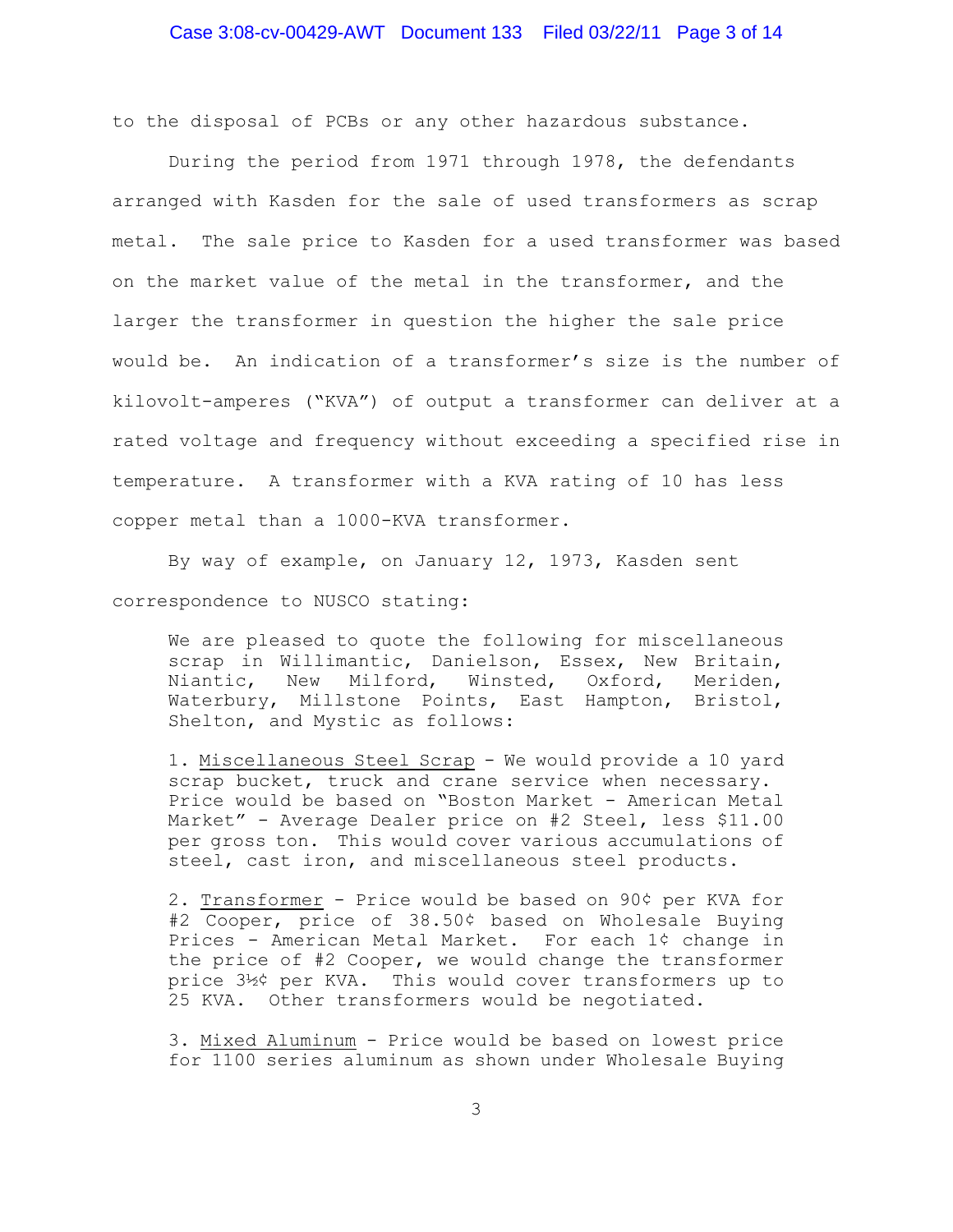# Case 3:08-cv-00429-AWT Document 133 Filed 03/22/11 Page 4 of 14

Prices, American Metal Market, less 12½¢ per pound.

4. Miscellaneous Materials - Price to be based on American Metal Market - Dealer Buying Prices on date of pick up or equivalent.

(Aff. of Alfred J. Roy in Supp. of Defs.' Mot. of Summ. J. ("Roy Aff.") (Doc. No. 99) Ex. 5 - Letter of C. Sterling of Kasden to R. Hale of NUSCO, dated Jan. 12, 1973.)

Kasden would purchase and pickup a variety of types of commercial scrap metal, including used transformers that had been prepared for scrapping, at CL&P locations within Connecticut. The plaintiffs have provided evidence that after the used transformers were picked up by Kasden and taken to the Property, they were cut open with a blowtorch, oil in the transformers was burned off, and the copper was removed. Then, the remainder of the transformer was cut up, and the copper was sold to a copper smelter and the steel to a steel mill. The oil in the transformers was never tested for PCBs by Kasden.

In September 1973, NUSCO implemented a written policy (the "Askarel Policy") for all of its operating companies, including CL&P, mandating, inter alia, certain procedures for the disposal of transformer oil. In particular, the Askarel Policy required that used transformers be drained of oil containing PCBs using methods prescribed in the Askarel Policy. The Askarel Policy provided, with respect to transformer disposal: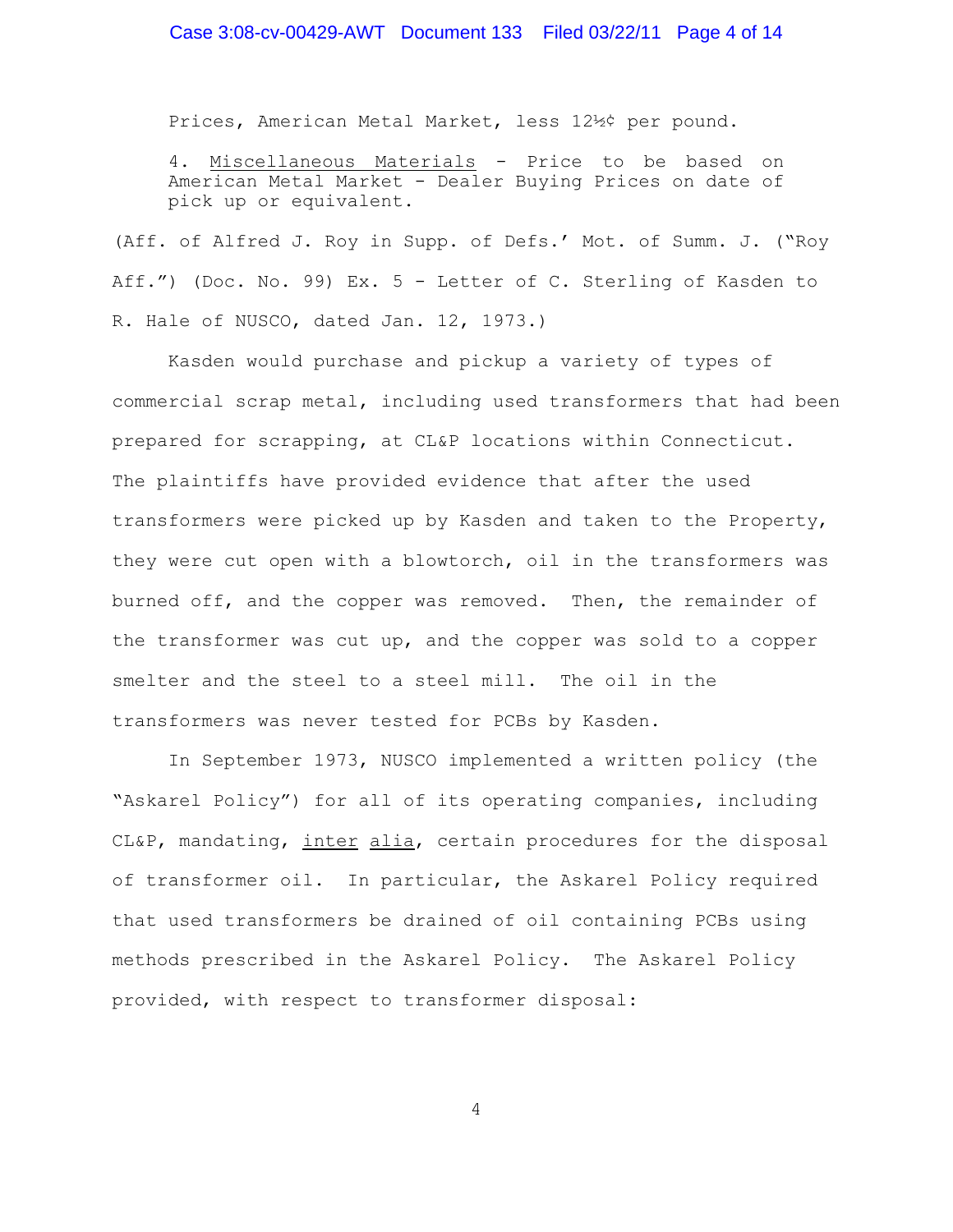Transformer Disposal

The ultimate disposal of an askarel-filled transformer may be accomplished in either of two ways.

- a. Complete drainage and dismantling with the proper disposal of the askarel and askarel-soaked components as described earlier in the section "Disposal Procedures and Services."
- b. Disposition of askarel transformers by means of junk or scrap dealers should be avoided unless a transformer is first drained, followed by soaking of the interior with a suitable solvent. Accumulated liquids and washings are to be disposed of as described earlier.

(Roy Aff. Ex. 7 - Memorandum of H. F. Pomeroy of NUSCO re: Askarel, dated Sept. 11, 1973.) In addition, by no later than 1976, the defendants were selling used transformer oil for commercial value to third parties or disposing of the oil by means of oil disposal services.

Around May 2002, the Connecticut Department of Environmental Protection discovered PCB contamination on the Property. Subsequently, Schiavone and Joseph A. Schiavone Corporation ("Schiavone Corp."), the successor in interest to Schiavone & Sons, retained KU Resources, Inc. ("KU Resources") to conduct an investigation and remediate the Property. In September 2004, Harbor Circle acquired Schiavone Corp.'s interest in the Property. The defendants incurred costs totaling approximately \$1.37 million in connection with the investigation and the remediation of the Property.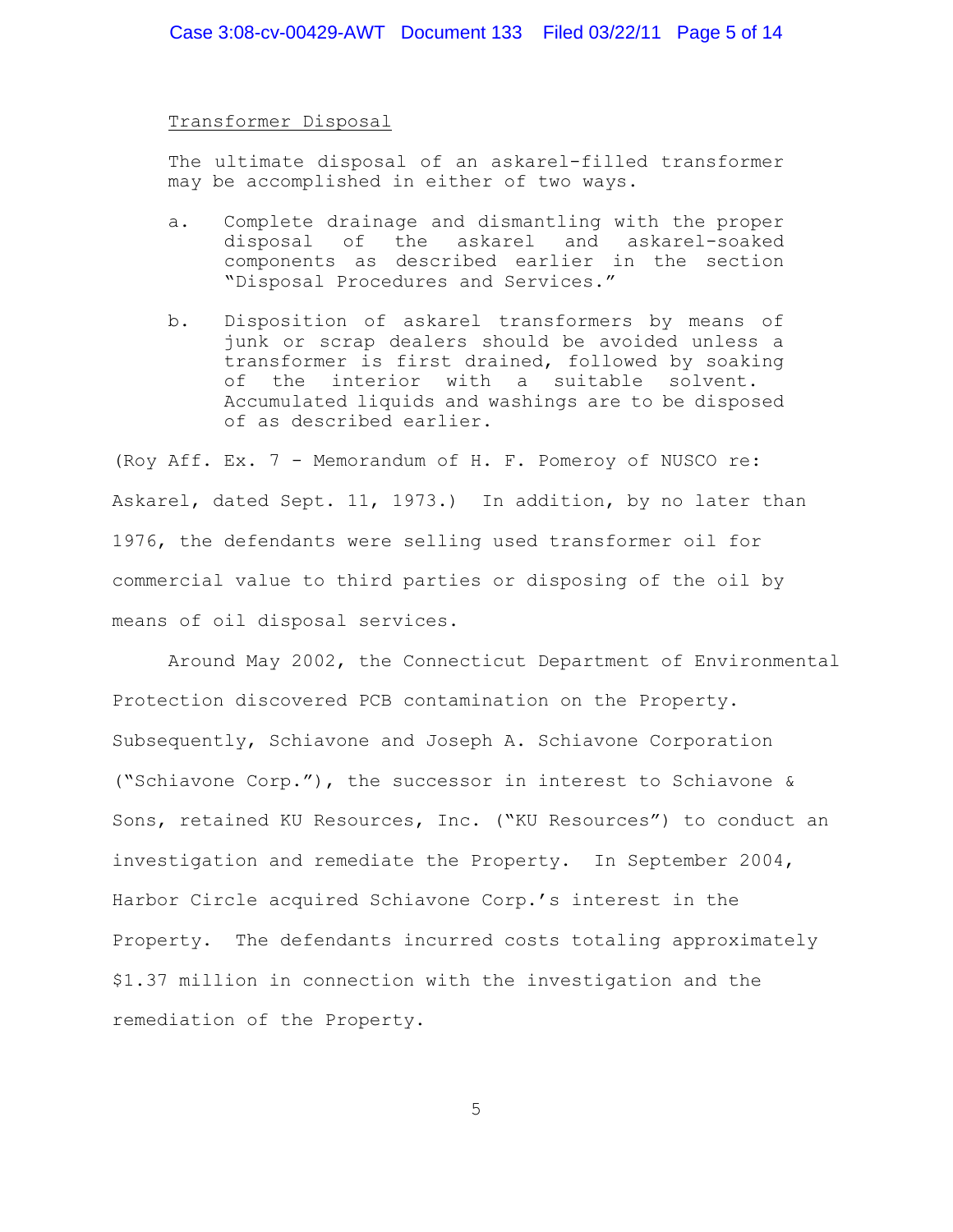#### **II. LEGAL STANDARD**

A motion for summary judgment may not be granted unless the court determines that there is no genuine issue of material fact to be tried and that the facts as to which there is no such issue warrant judgment for the moving party as a matter of law. Fed. R. Civ. P. 56(c). See Celotex Corp. v. Catrett, 477 U.S. 317, 322-23 (1986); Gallo v. Prudential Residential Servs., 22 F.3d 1219, 1223 (2d Cir. 1994). When ruling on a motion for summary judgment, the court may not try issues of fact, but must leave those issues to the jury. See, e.g., Anderson v. Liberty Lobby, Inc., 477 U.S. 242, 255 (1986); Donahue v. Windsor Locks Bd. of Fire Comm'rs, 834 F.2d 54, 58 (2d Cir. 1987). Thus, the trial court's task is "carefully limited to discerning whether there are any genuine issues of material fact to be tried, not to deciding them. Its duty, in short, is confined . . . to issuefinding; it does not extend to issue-resolution." Gallo, 22 F.3d at 1224.

Summary judgment is inappropriate only if the issue to be resolved is both genuine and related to a material fact. Therefore, the mere existence of some alleged factual dispute between the parties will not defeat an otherwise properly supported motion for summary judgment. An issue is "genuine . . . if the evidence is such that a reasonable jury could return a verdict for the nonmoving party." Anderson, 477 U.S. at 248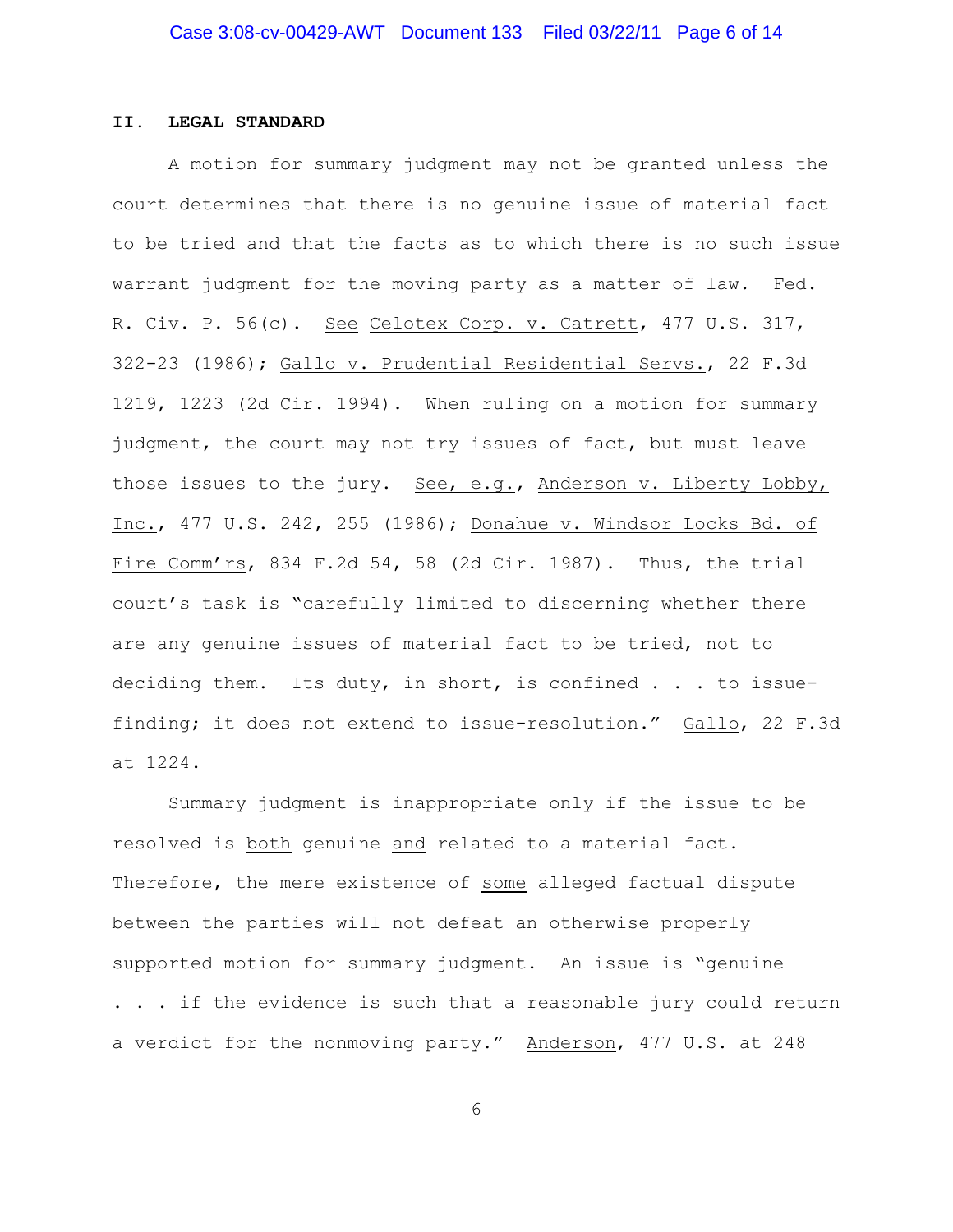# Case 3:08-cv-00429-AWT Document 133 Filed 03/22/11 Page 7 of 14

(internal quotation marks omitted). A material fact is one that would "affect the outcome of the suit under the governing law." Anderson, 477 U.S. at 248. Only those facts that must be decided in order to resolve a claim or defense will prevent summary judgment from being granted. Immaterial or minor facts will not prevent summary judgment. See Howard v. Gleason Corp., 901 F.2d 1154, 1159 (2d Cir. 1990).

When reviewing the evidence on a motion for summary judgment, the court must "assess the record in the light most favorable to the non-movant and . . . draw all reasonable inferences in its favor." Weinstock v. Columbia Univ., 224 F.3d 33, 41 (2d Cir. 2000)(quoting Delaware & Hudson Ry. Co. v. Consolidated Rail Corp., 902 F.2d 174, 177 (2d Cir. 1990)). However, the inferences drawn in favor of the nonmovant must be supported by the evidence. "[M]ere speculation and conjecture" is insufficient to defeat a motion for summary judgment. Stern v. Trustees of Columbia University, 131 F.3d 305, 315 (2d Cir. 1997) (quoting Western World Ins. Co. v. Stack Oil, Inc., 922 F.2d 118, 121 (2d. Cir. 1990)). Moreover, the "mere existence of a scintilla of evidence in support of the [nonmovant's] position" will be insufficient; there must be evidence on which a jury could "reasonably find" for the nonmovant. Anderson, 477 U.S. at 252.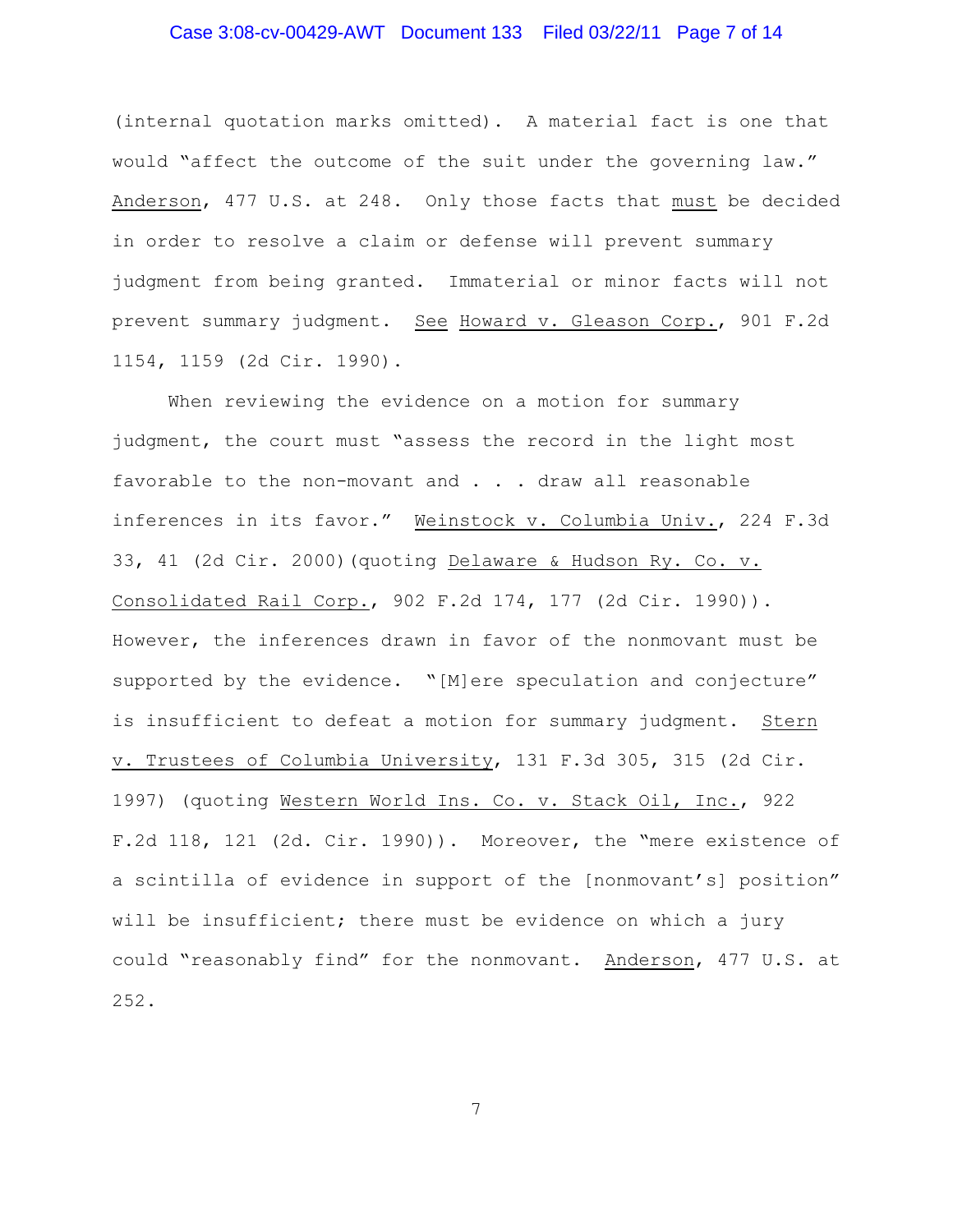### **III. DISCUSSION**

"Congress enacted CERCLA to address the serious environmental and health risks posed by industrial pollution, and CERCLA was designed to promote the timely cleanup of hazardous waste sites and to ensure that the costs of such cleanup efforts were borne by those responsible for the contamination." Celanese Corp. v. Martin K. Eby Const. Co., Inc., 620 F.3d 529, 532 (5th Cir. 2010) (quotation marks omitted.) "To accomplish this, CERCLA imposes strict liability for environmental contamination upon four broad classes of potentially responsible parties . . . [one of which is] any person who by contract, agreement, or otherwise arranged for disposal or treatment, or arranged with a transporter for transport for disposal or treatment, of hazardous substances owned or possessed by such person, by any other party or entity, at any facility or incineration vessel owned or operated by another party or entity and containing such hazardous substances. . . ." Id. (citing 42 U.S.C.  $\frac{6}{5}$  9607(a)). The issue presented by the parties' cross motions for summary judgment is whether the defendants "arranged", as that term is defined for purposes of  $\frac{1}{5}$  9607(a), for the disposal of a hazardous substance, i.e. PCBs.

The plaintiffs contend that 40 C.F.R. § 761.2 creates a rebuttable presumption that transformers manufactured prior to July 2, 1979 contained PCBs, and because the defendants are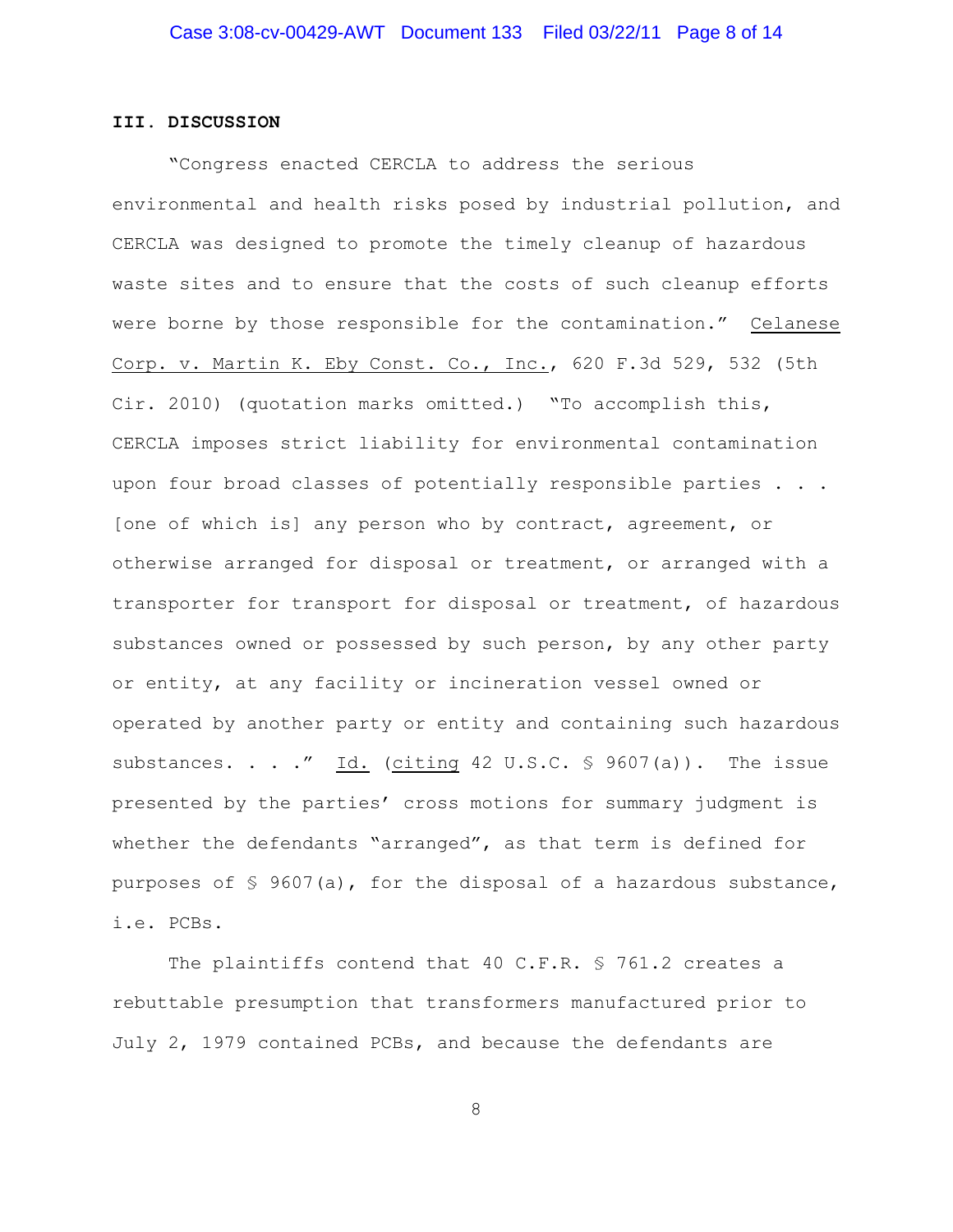# Case 3:08-cv-00429-AWT Document 133 Filed 03/22/11 Page 9 of 14

unable to prove the level of concentration of PCBs in the transformers sold to Kasden, the defendants' arrangement with Kasden is presumed to have involved transformers containing PCBs. However, the plaintiffs misconstrue the regulation.

On June 29, 1998, the Environmental Protection Agency ("EPA") amended certain rules and regulations relating to the use, manufacture, processing, distribution in commerce and disposal of PCBs. See 63 Fed. Reg. 35,384 (June 29, 1998) (codified at 40 C.F.R. §§ 761.1-761.398). Section 761.2 is entitled "PCB concentration assumptions for use." The EPA's final rule and the interpretative guidelines published by the EPA make it clear that this regulation is intended to apply only to transformers that are in use or in storage for reuse, and that the presumption created by the regulation does not apply in the context of disposal of transformers. The regulation provides that, as an alternative to using the allowable assumptions, a person may use one of two alternative means of establishing the PCB concentration in a transformer. See 40 C.F.R. \$ 761.2(b). The final EPA rule states:

Those persons wishing to establish the PCB concentration of a transformer, rather than making an assumption in accordance with today's rule, may do so. PCB concentration may be established: (1) By testing the equipment; or (2) from a permanent label (i.e., a nameplate), mark or other documentation from the manufacturer of the equipment indicating its PCB concentration at the time of manufacture; and service records or other documentation indicating the PCB concentration of all fluids used in servicing the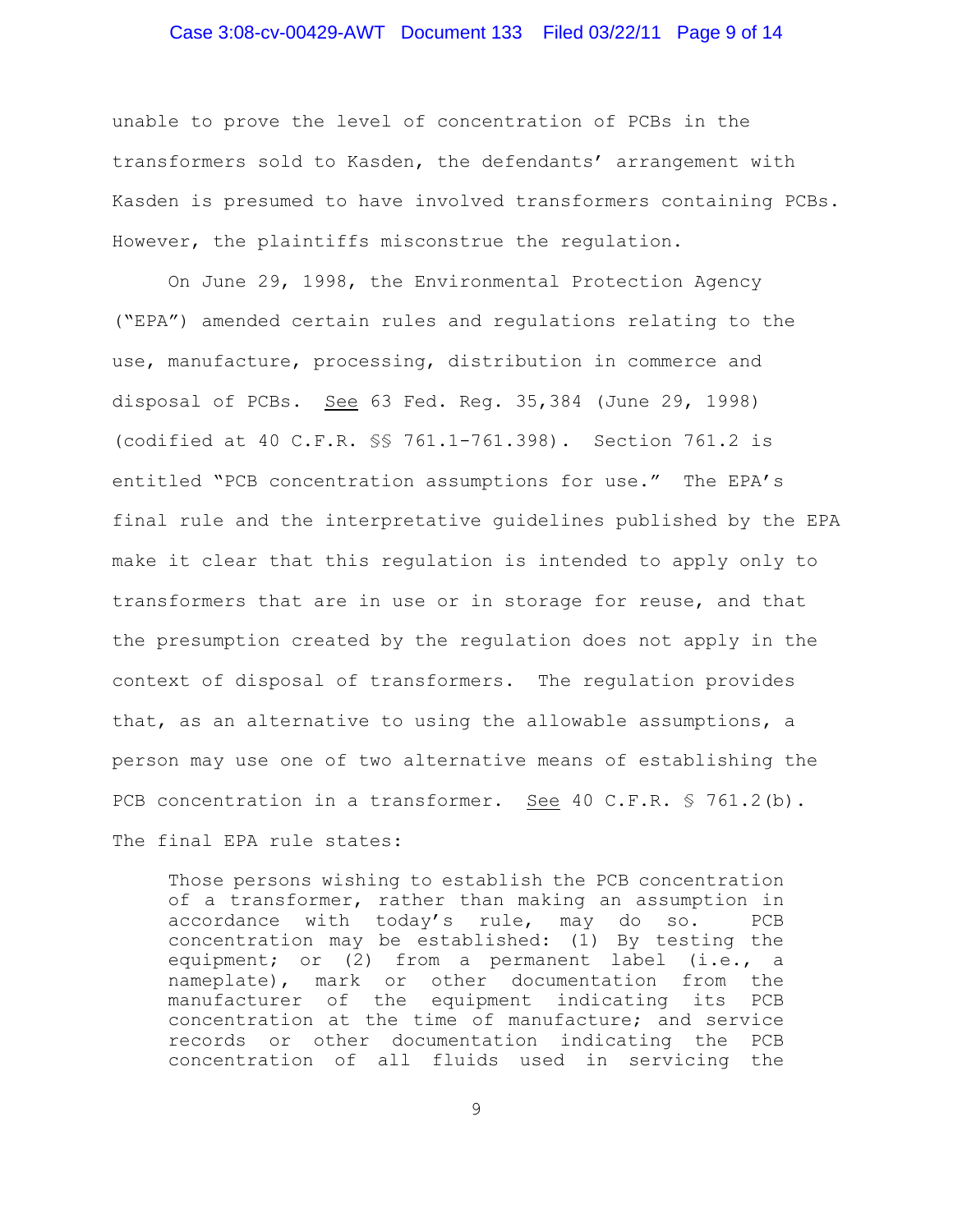equipment since it was first manufactured.

63 Fed. Reg. at 35,389. The final EPA rule makes it clear that the "assumption policies" do not apply when transformers are being disposed of. "The assumption policies in §761.2 do not apply when electrical equipment is being disposed of. At that time, the owner or operator of PCB equipment must know its actual PCB concentration and use the proper disposal method." 63 Fed. Reg. at 35,389. This point is reiterated in the EPA's PCB Q and A Manual, dated January 2009, which provides guidance on the interpretation of the PCB regulations. The manual contains the following question and answer in the section on "§761.2 Assumptions":

- Q: Do the PCB concentration assumptions in §761.2 apply to use, storage and disposal, or only use?
- A: The assumptions apply to use and to storage for reuse. They do not apply to disposal or to storage for disposal. For example, if you are the owner of a transformer manufactured before July 2, 1979, that contains \$3 pounds of fluid other than mineral oil at an unknown concentration, while the transformer is in use you must assume it is a PCB Transformer, i.e., that it contains \$500 ppm PCBs. Once you decide to dispose of the transformer, you are no longer required to assume that it is a PCB Transformer. You must know the concentration at the time of disposal in order to assure compliance with the regulations. However, if you place the transformer into storage for disposal without having determined its concentration, EPA recommends that you store it as if it contains PCBs at regulated levels to avoid a violation.

Revisions to the PCB  $Q$  and A Manual (January 2009), p.  $6$ , http://www.epa.gov/osw/hazard/tsd/pcbs/pubs/qacombined.pdf (last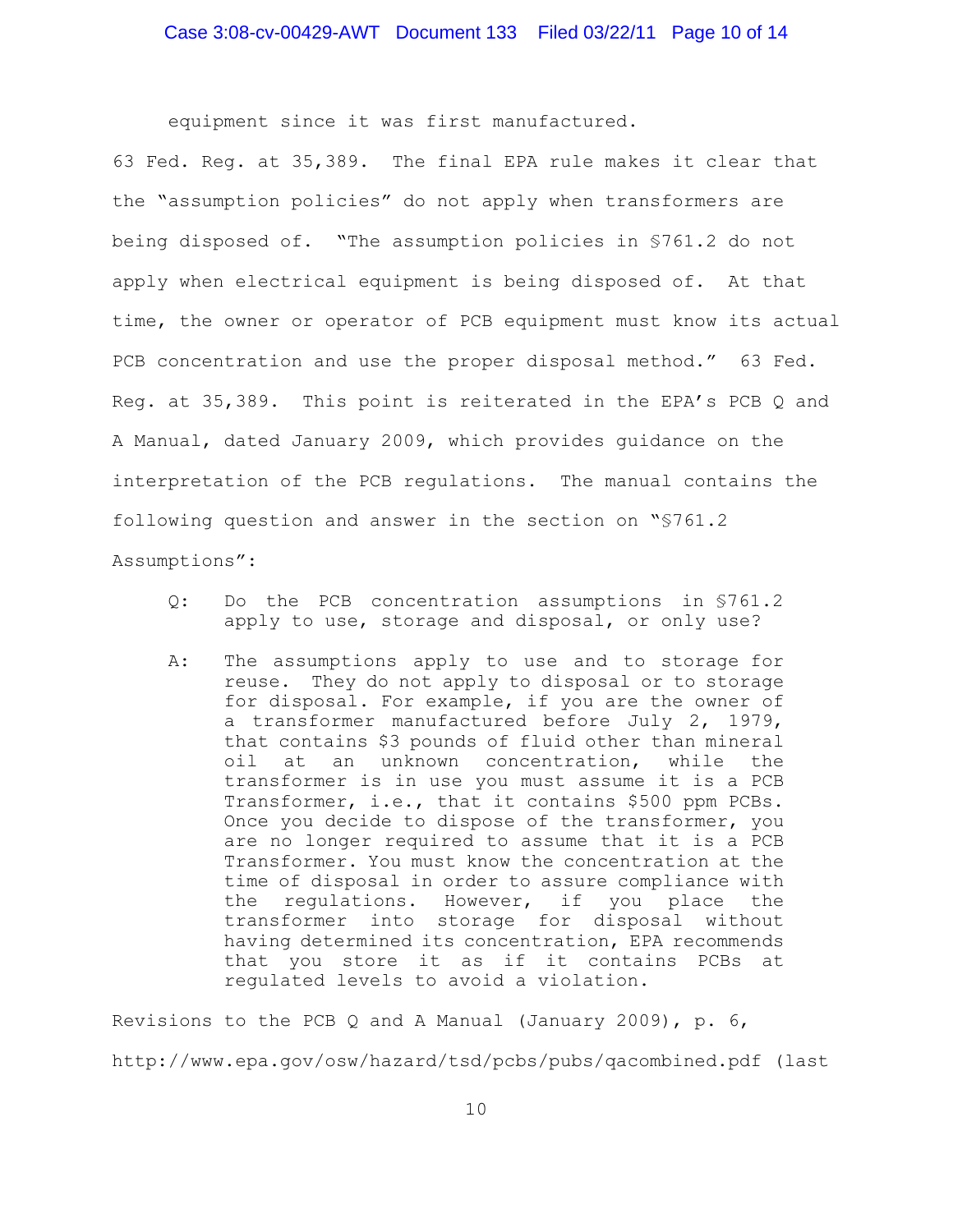# Case 3:08-cv-00429-AWT Document 133 Filed 03/22/11 Page 11 of 14

visited March 21, 2011). Thus, there is no support for the plaintiffs' contention that § 761.2 creates a rebuttal presumption that transformers manufactured prior to July 2, 1979 contained PCBs.

Moreover, even if the transformers sold by the defendants to Kasden contained oil and that oil contained PCBs, under the circumstances present here, the defendants were not "arrangers" under § 9607(a). In Burlington N. & Santa Fe Ry. Co. v. United States,  $- - - U.S. - - -$ , 129 S. Ct. 1870 (2009), the Supreme Court concluded that "under the plain language of the statute, an entity may qualify as an arranger under  $\frac{1}{5}$  9607(a)(3) when it takes intentional steps to dispose of a hazardous substance." 129 S. Ct. at 1879 (citing United States v. Cello-Foil Prods., Inc., 100 F.3d 1227, 1231 (6th Cir. 1996)). The Supreme Court reasoned that:

In common parlance, the word "arrange" implies action directed to a specific purpose. See Merriam-Webster's Collegiate Dictionary 64 (10th ed. 1993) (defining "arrange" as "to make preparations for: plan[;] ... to bring about an agreement or understanding concerning"); see also Amcast Indus. Corp., 2 F.3d, at 751 (words "'arranged for' ... imply intentional action").

Id. "[D]iscussing state of mind in a CERCLA case appears inappropriate. . . . [However], [n]otwithstanding the strict liability nature of CERCLA, it would be error for us not to recognize the indispensable role that state of mind must play in determining whether a party has otherwise arranged for disposal .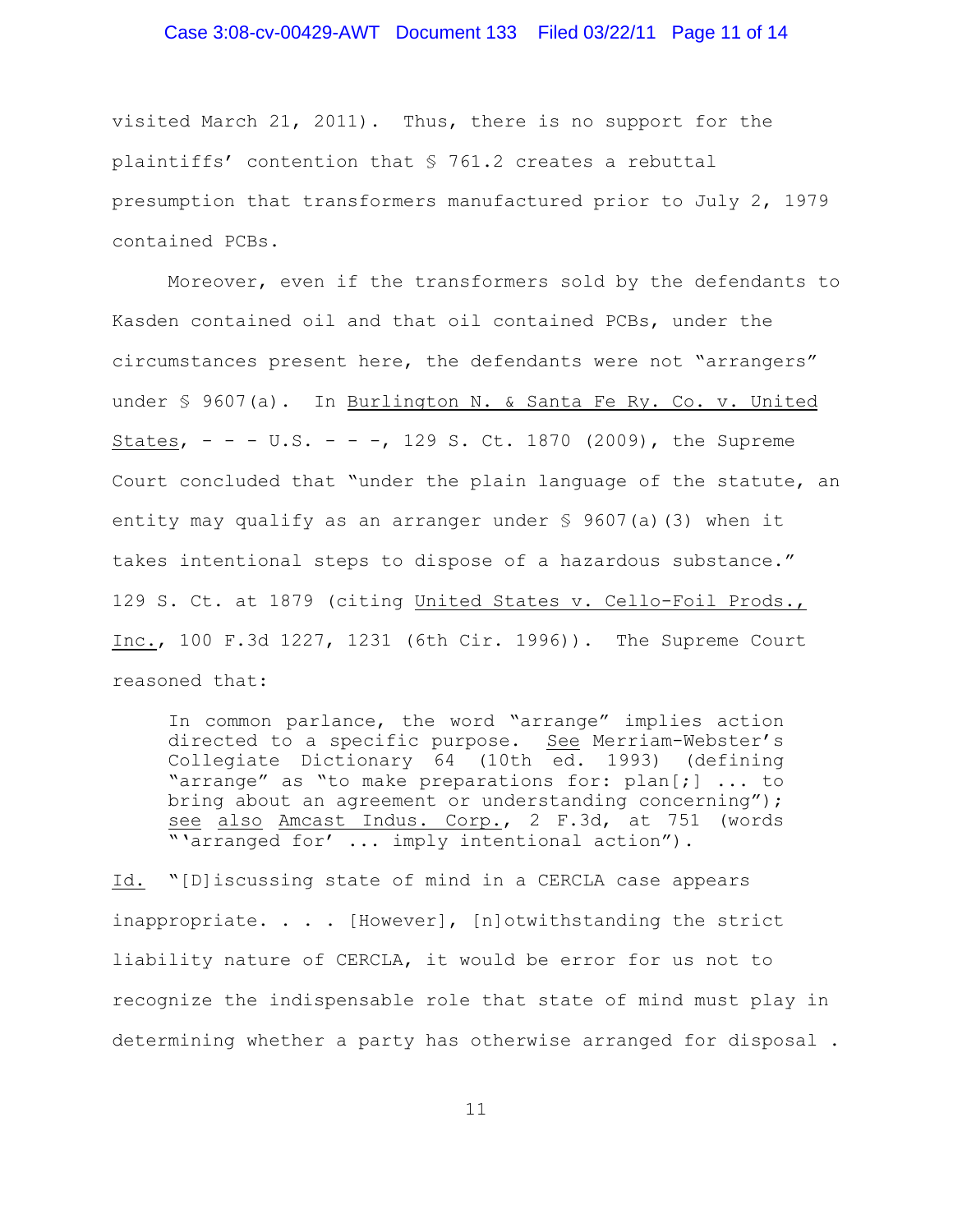# Case 3:08-cv-00429-AWT Document 133 Filed 03/22/11 Page 12 of 14

. . of hazardous substances." United States v. Cello-Foil Prods., Inc., 100 F.3d 1227, 1231 (6th Cir. 1996)(citations omitted; internal quotation marks omitted).

It is undisputed that the defendants had a specific purpose of disposing of used transformers, and in the case of the sales to Kasden, by selling them as scrap metal. The defendants have produced evidence that would support a conclusion that their specific purposes with respect to their dealings with Kasden did not extend beyond that, i.e., to disposing of any oil that was in the transformers or any PCBs that were in such oil. The available documentation of the defendants' relationship with Kasden addresses only the purchase of metal for scrap. Transformers are specifically mentioned as a category of metal, and while there are specific provisions relating to copper, there is no indication that any oil in the transformers was a factor in the parties' thinking with respect to the transaction. Also, while the defendants sold or otherwise disposed of transformer oil during the relevant time period, they never sold or otherwise disposed of transformer oil to Kasden.

The plaintiffs have created a genuine issue of material fact as to whether the defendants sold Kasden any transformers that contained oil, and also as to whether any such oil contained PCBs. However, the defendants' specific intent to dispose of the transformers themselves is not enough to make them "arrangers"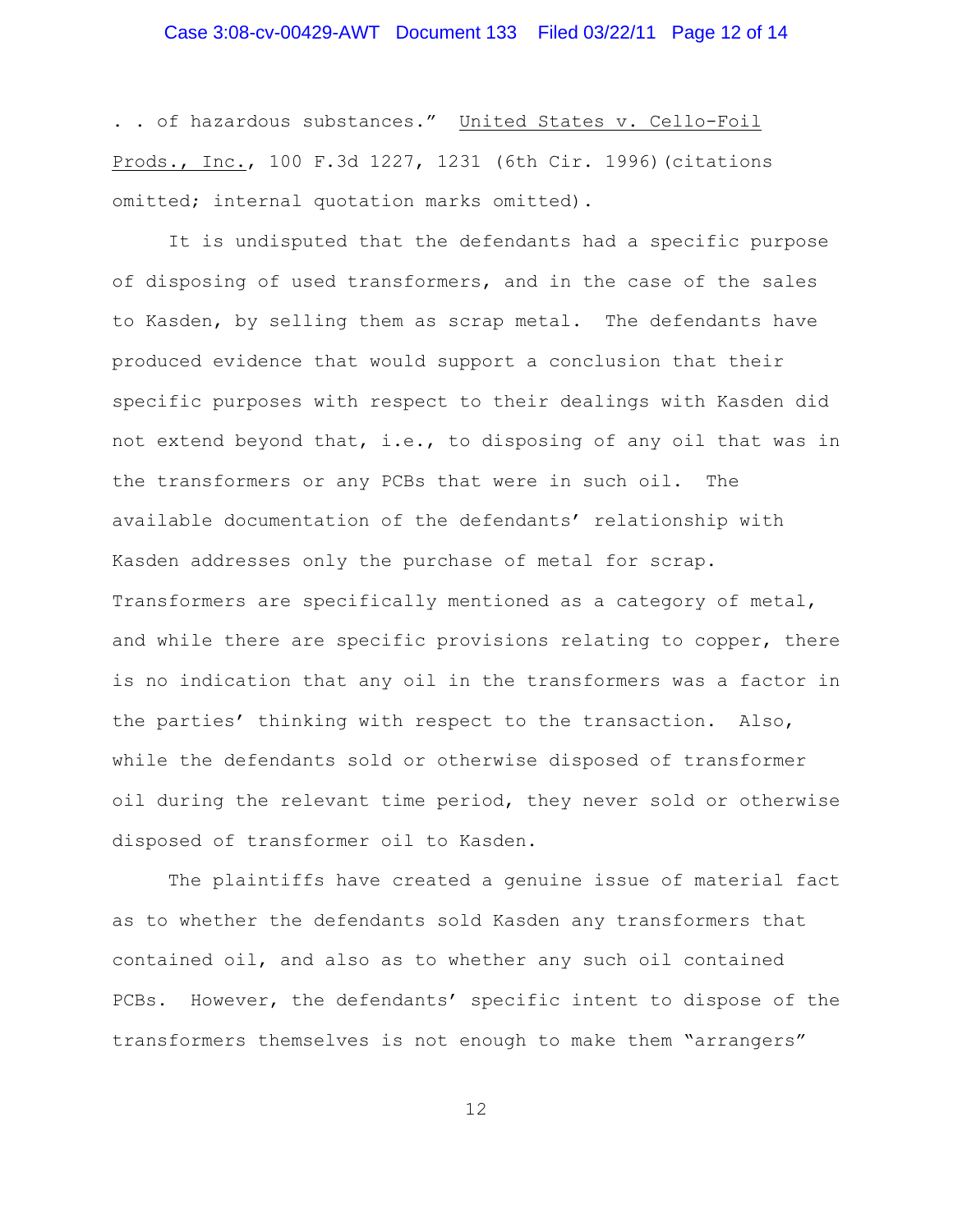# Case 3:08-cv-00429-AWT Document 133 Filed 03/22/11 Page 13 of 14

under § 9607(a), even if the defendants had knowledge that oil was in the used transformers when they sold them to Kasden. See Burlington, 129 S. Ct. at 1880 ("While it is true that in some instances an entity's knowledge that its product will be leaked, spilled, dumped, or otherwise discarded may provide evidence of the entity's intent to dispose of its hazardous wastes, knowledge alone is insufficient to prove that an entity 'planned for' the disposal . . ."). The plaintiffs have produced no evidence that could support a conclusion that the defendants had as a purpose in their dealings with Kasden disposing of transformer oil containing PCBs. Consequently, the plaintiffs have not created a genuine issue of material fact as to whether the defendants arranged for the disposal of a hazardous substance, i.e., PCBs, as contemplated by § 9607(a).

In light of the court's conclusion that the defendants are not liable under CERCLA, the defendants' counterclaim for contribution under  $\S$  113 of CERCLA is moot.<sup>1</sup>

 $1$ The court notes that the defendants also request costs of this action. "Neither CERCLA § 107, the liabilities and defenses provision, nor § 113, which authorizes contribution claims, expressly mentions the recovery of attorney's fees." Goodrich Corp. v. Town of Middlebury, 311 F.3d 154, 174 (2d Cir. 2002)(citing Key Tronic Corp. v. United States, 511 U.S. 809, 815 (1994)). "Thus, expenses incurred solely in preparation for litigation cannot be recovered as response costs unless they significantly benefitted the entire cleanup effort and served a statutory purpose apart from the reallocation of costs." Id.(internal quotation marks omitted).